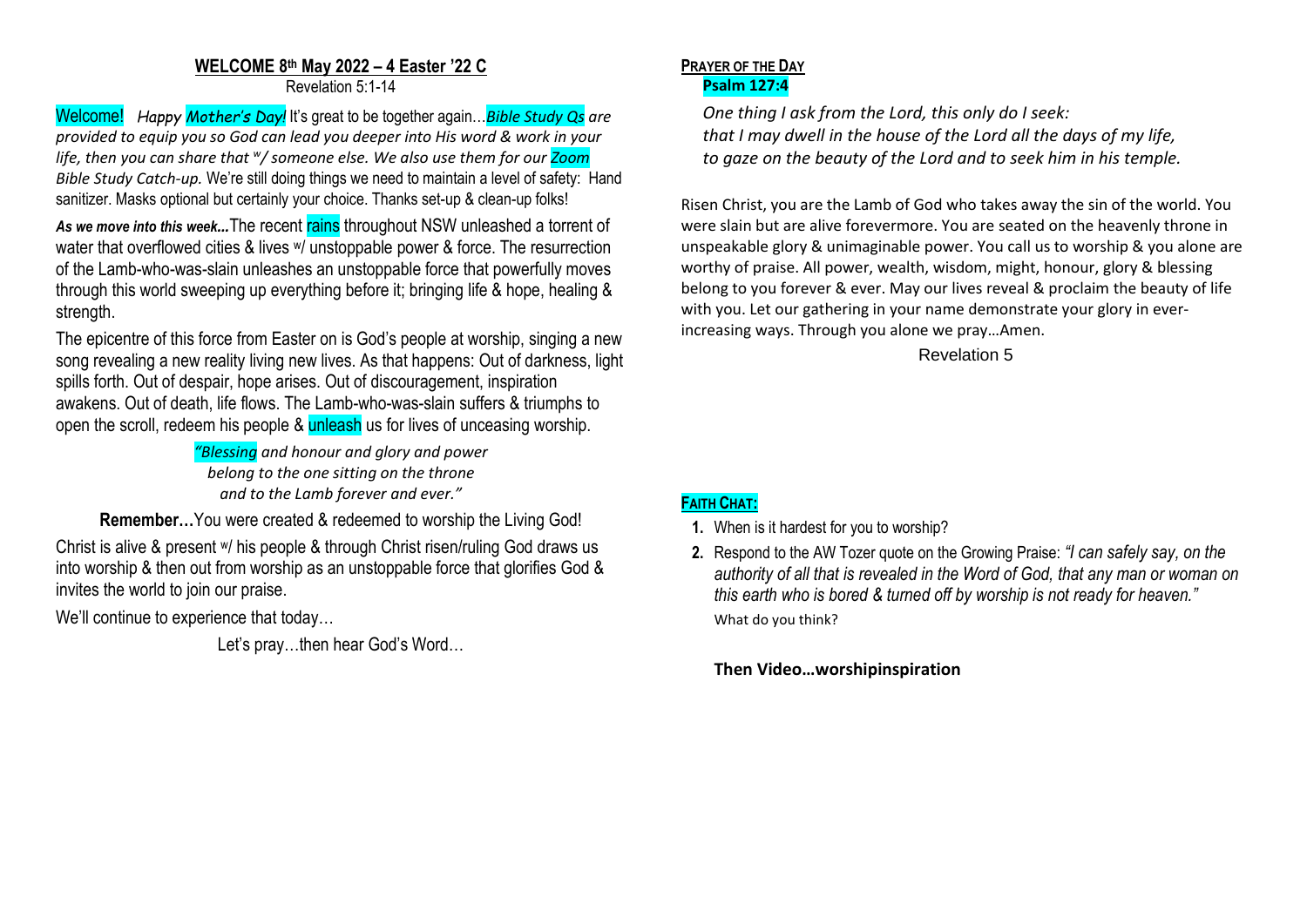# **4 EASTER '22 C – IN CHRIST'S HANDS: UNVEILING THE NEW REALITY – UNLEASHING WORSHIP**

Worship. No other word in the church vocabulary raises alarm bells like that one. We know the anxiety, raised hackles & upset around songs & styles, clothing & colours, architecture & ambience, location, length & leadership. The good news is...all of that is *irrelevant*. Like the video noted: So long as man remains free he strives for nothing so incessantly & so painfully as to find someone to worship. Dostoyevsky – Only thing that matters w/ re worship: Not "if/how" but What/Who. Why do I say that?

As Fyodor Dostoyevsky says & we all know…*Everybody. Worships. Something. Everybody.* From the convinced atheist to the complacent follower of Jesus to the most devout disciple. Everybody. Worships. Something. *EVERYBODY.* Worship is giving yourself wholeheartedly (body & soul) to another. Worship is offering the best of all you are & all you have to someone/something else out of the heartfelt conviction that they are worth it…they are worth you & your best. Everyone does that…Everyone.

But in that a real problem arises: Paul writes: *Rom 6:16: Don't you realize you become the slave of whatever you choose to obey? (offer yourself) You can be a slave to sin, which leads to death, or you can choose to obey (offer yourself) God, which leads to righteousness.* That to which we give our best – release our hearts & souls – devote our time talent treasure – look to for our identity security satisfaction hopes dreams aspirations… value above all else…*not only* is that our "god" but *it is also* that to which our lives are being conformed moulded. What we are worshipping, we are becoming. *– Emerson* You become what you worship. What absorbs your interest intellect & intentions ultimately captivates you – claims you. Only 2 options: sin => death **OR** God => righteousness/life *You will show me way of life, granting me the joy of your presence & the pleasures of living <sup>w</sup> / you forever – Ps 16:11*

Which is why Paul later pleads w/ the Roman Xns: *Therefore, I plead with you, brothers & sisters, in view of God's mercy, to offer your bodies as a living sacrifice, holy & pleasing to God—this is your true & proper worship. Don't let the world around you squeeze you into its own mould, but let God re-mould your minds from within, so that you will learn to know God's will for you, which is good & pleasing & perfect. – Rom 12:1-2 Seeing what God has now* given you in Jesus Christ…poured out the life of his Son for you…*Take your everyday, ordinary life your sleeping, eating, going-to-work, & walking-around life - & place it before God as an offering.*

Now what does all this have to do with Rev 5? Remember in Rev 4 John is invited to join/*come up into* the company of heavenly glory & God's throne is at the centre of everything & the brightness of God's radiance floods in all directions. Now we see a scroll in God's right hand…signifies God's final word for all that God has created &

there are none worthy to open & declare this final word of God. John weeps. If there is no one to speak God's ultimate/last word…none worthy to declare God's word all seems lost. But there is One…Lion of the Tribe of Judah…the Lamb-who-was-slain who suffers & triumphs to open the scroll & bring God's true desire design intention & will to fulfillment. In his presence the worship of heaven intensifies & focusses on Jesus, the Lamb-who-was-slain who suffered & triumphed & now reigns w/ the Father forever Jesus steps up to complete God's work/will by his Word & worship/anticipation **↑** Here's the exciting thing: Worship is at the heart of the Revelation. Worship is the driver for everything that happens from here on. Dr Joe Strelan, giant man of faith & wisdom @ Adelaide seminary, always made sure we saw that up to this point in Rev, God's word through Jesus by John is addressed very specifically to the church...the 1<sup>st</sup> 4 chapters speak to the unique circumstances of the daily life of the church in the world & the church's tendency toward complacency & compromise. The 1<sup>st</sup> chapters remind us we live knowing *The Powers That Be aren't* the final power. The rulers of this world *don't* rule forever. The trinkets & toys of this world fade/fail... *AND* any attempted juggling act…both/and…have a foot in each camp…a bet both ways is doomed to disaster. There can be only 1 Lord…1 Throne…1 Master…

*OUR* confession, *JESUS IS LORD* is a slap in the face to all the Caesars & other "gods" of this world, but it is tough to be in the world & not of it. Engage in normal life & not compromise what you believe to fit in – go along get along – keep peace in your house. But then John experiences the worship of heaven & discovers it is only as the church worships that God's final intention for all things comes to pass…only as the life of the church is centered in worship will all that God has in store be unleashed. Every blessing God intends to pour out & every judgment that is to be made…the reality & power of the resurrection & new life in Christ can only reach its fullest as the church worships & nothing happens here as God intends  $w_0$  worship. Nothing happens in your life or mine that God truly seeks to bring to us...no blessing...no transformation...no victory occurs apart from worship...the fellowship/ $\kappa$ otvovia of the worshipping church was the lifeblood & heartbeat of the first followers of Jesus. John sees *"on earth as it is in heaven"* is not a slogan. It's truth…everything good radiates from the throne as God's people surround it in worship…communally & individually 24/7 - *offer your bodies as a living sacrifice…*1 st disciples…

*All the believers devoted themselves to the apostles' teaching, & to fellowship, & to sharing in meals (including the Lord's Supper), & to prayer. A deep sense of awe came over them all, & the apostles performed many miraculous signs & wonders. All the believers met together in one place & shared everything they had. They sold their property & possessions & shared the money with those in need. They worshiped together at the Temple each day,*